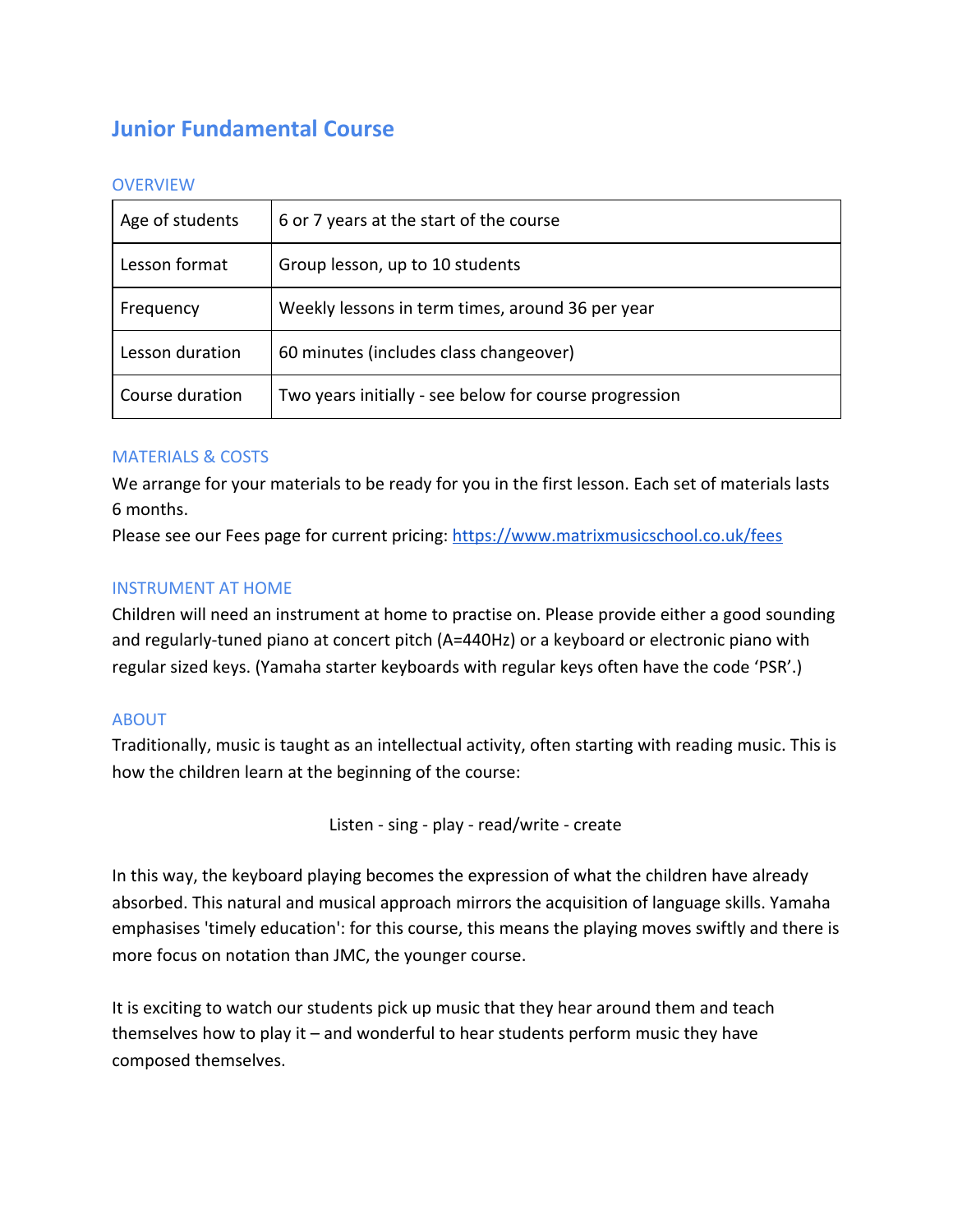We stage several concerts each year - every child has the opportunity to take part in an annual ensemble concert, and can also watch the older children in composition concerts and performers' platforms at Matrix. Yamaha celebrates the work of the young composers with Junior Original Concerts: Matrix students frequently represent the school at both national and international levels.

# COURSE PROGRESSION

This is the proposed pathway for Junior Fundamental Course students:

*Junior Fundamental Course* (JFC) - weekly group lessons (1 year) *Junior Extension Course* (JXC) - weekly group lessons (2 years) *Junior Advanced Course* (JAC) - weekly group lesson + individual lesson (2 years) *Advanced Extension Course* (AXC) - weekly group lesson + individual lesson (course length 2-4 years)

# **CURRICULUM**

All activities in JFC start with listening. Ear training is a very important element of this first course (next to the enjoyment of music, of course!) - we take advantage of the children's ears which are still very receptive at this age.

## Singing

Through singing, children experience different moods, images and many musical points in an enjoyable way.

In addition to learning songs with lyrics, we sing solfege songs. Solfege is a fixed-do system of notes ('do' is C, 're' is D and so on):

## *do re mi fa sol la si do\**

Solfege is a fundamental part of the teaching method, as it is the way that children can learn music as they would a language; and it is extremely important for pitch awareness.

*\*A note about letter names: These are used to describe the key that music is in - C major or A minor and so on – and are introduced more formally later on. We find that children having lessons on a second instrument become happily bilingual!* Rhythm

During lessons children respond to the pulse or rhythm of the music, helping to develop more musical singing and playing performances. There are also rhythm ensembles included, with CD backing tracks.